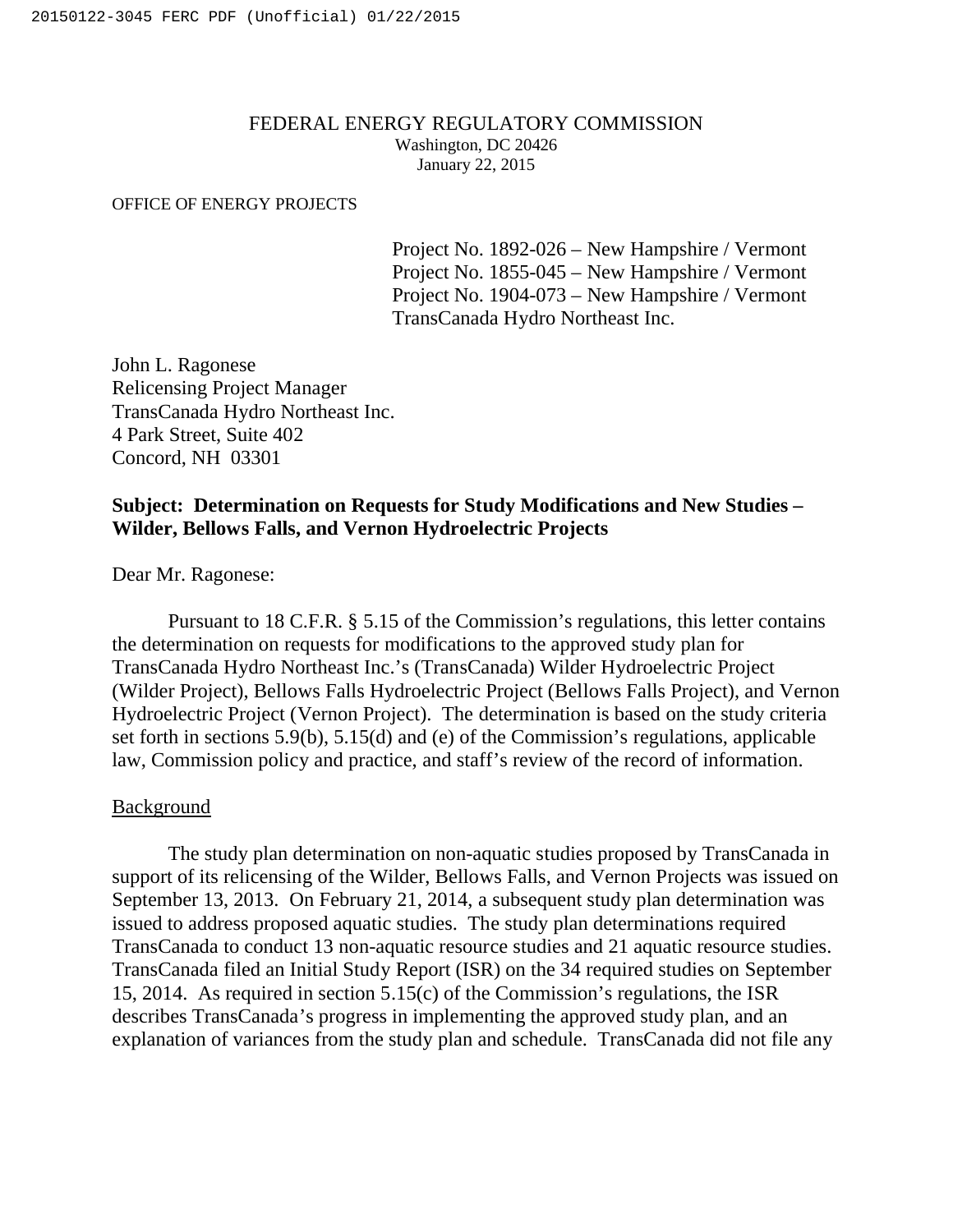Project Nos. 1892-026, 1855-045, 1904-73

- 2 -

final study reports. TransCanada held its ISR Meeting on September 29, 2014.**<sup>1</sup>**

## Vernon Hydroacoustic Study

The February 21, 2014, study plan determination required TransCanada to conduct its 20 proposed aquatic resource studies and an additional *Vernon Hydroacoustic Study*. In its study plan determination, Commission staff required TransCanada to develop a study plan for the *Vernon Hydroacoustic Study* in consultation with the resource agencies and file the study plan with its ISR. On March 24, 2014, TransCanada filed a request for rehearing of the February 21, 2014, study plan determination that argues that the *Vernon Hydroacoustic Study* is unnecessary. Because TransCanada's request for rehearing is pending before the Commission, this letter does not address TransCanada's study plan for the *Vernon Hydroacoustic Study*.

### Comments

Comments on the ISR and meeting summaries, including requests for study modifications, were filed by the U.S. Fish and Wildlife Service (Interior) and the Nature Conservancy. TransCanada filed reply comments on December 15, 2014.

A number of the comments received do not specifically request modifications to the approved studies, and are therefore not addressed herein. For example, some of the comments request raw data, address ongoing and future consultation, request status updates, and/or provide additional information. This determination only addresses comments and requests that would require study modifications or additional studies.

### Study Plan Determination

Pursuant to section 5.15(d) of the Commission's regulations, any proposal to modify a required study must be accompanied by a showing of good cause, and must include a demonstration that: (1) the approved study was not conducted as provided for in the approved study plan, or (2) the study was conducted under anomalous environmental conditions or that environmental conditions have changed in a material way. As specified in section 5.15(e), requests for new information gathering or studies must include a statement explaining: (1) any material change in law or regulations applicable to the information request, (2) why the goals and objectives of the approved study could not be met with the approved study methodology, (3) why the request was not made earlier, (4) significant changes in the project proposal or that significant new

**<sup>1</sup>** TransCanada filed a meeting summary for the September 29, 2014, meeting on October 14, 2014.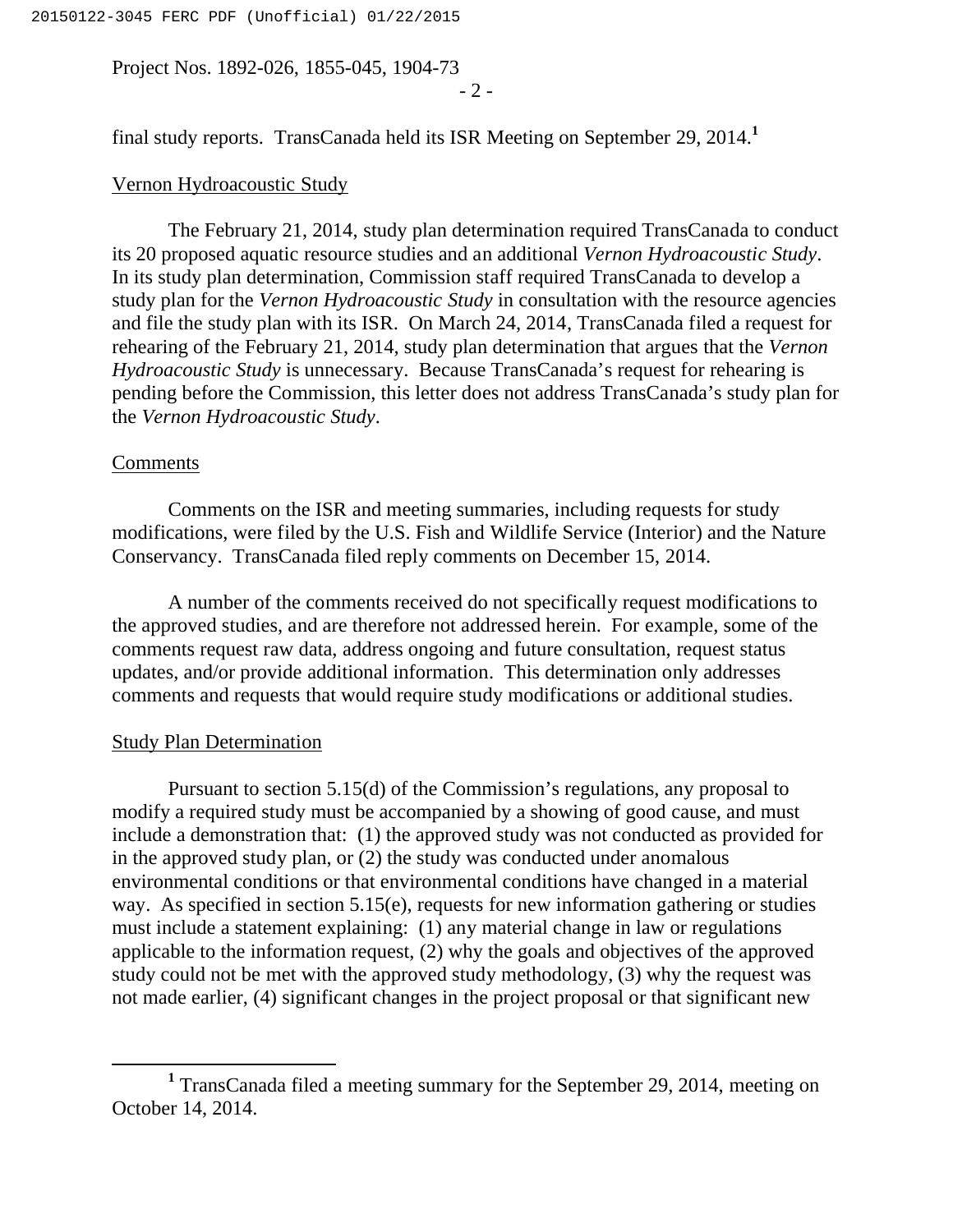Project Nos. 1892-026, 1855-045, 1904-73 - 3 -

information material to the study objectives has become available, and (5) why the new study request satisfies the study criteria in section 5.9(b).

As indicated in Appendix A, the requested modification to study 24, *Dwarf Wedgemussel and Co-occurring Mussel Study*, is not required at this time. The basis for not modifying the study plan is explained in Appendix B. Commission staff considered all study plan criteria in section 5.9 of the Commission's regulations.

Please note that nothing in this determination is intended, in any way, to limit any agency's proper exercise of its independent statutory authority to require additional studies.

If you have any questions, please contact Brandon Cherry at (202) 502-8328, or via e-mail at [brandon.cherry@ferc.gov.](mailto:brandon.cherry@ferc.gov)

Sincerely,

Jeff C. Wright **Director** Office of Energy Projects

Enclosures: Appendix A – Summary of Determinations on Requested Modifications to Approved Studies Appendix B – Staff's Recommendations on Requested Modifications to Approved Studies

cc: Mailing List, Public Files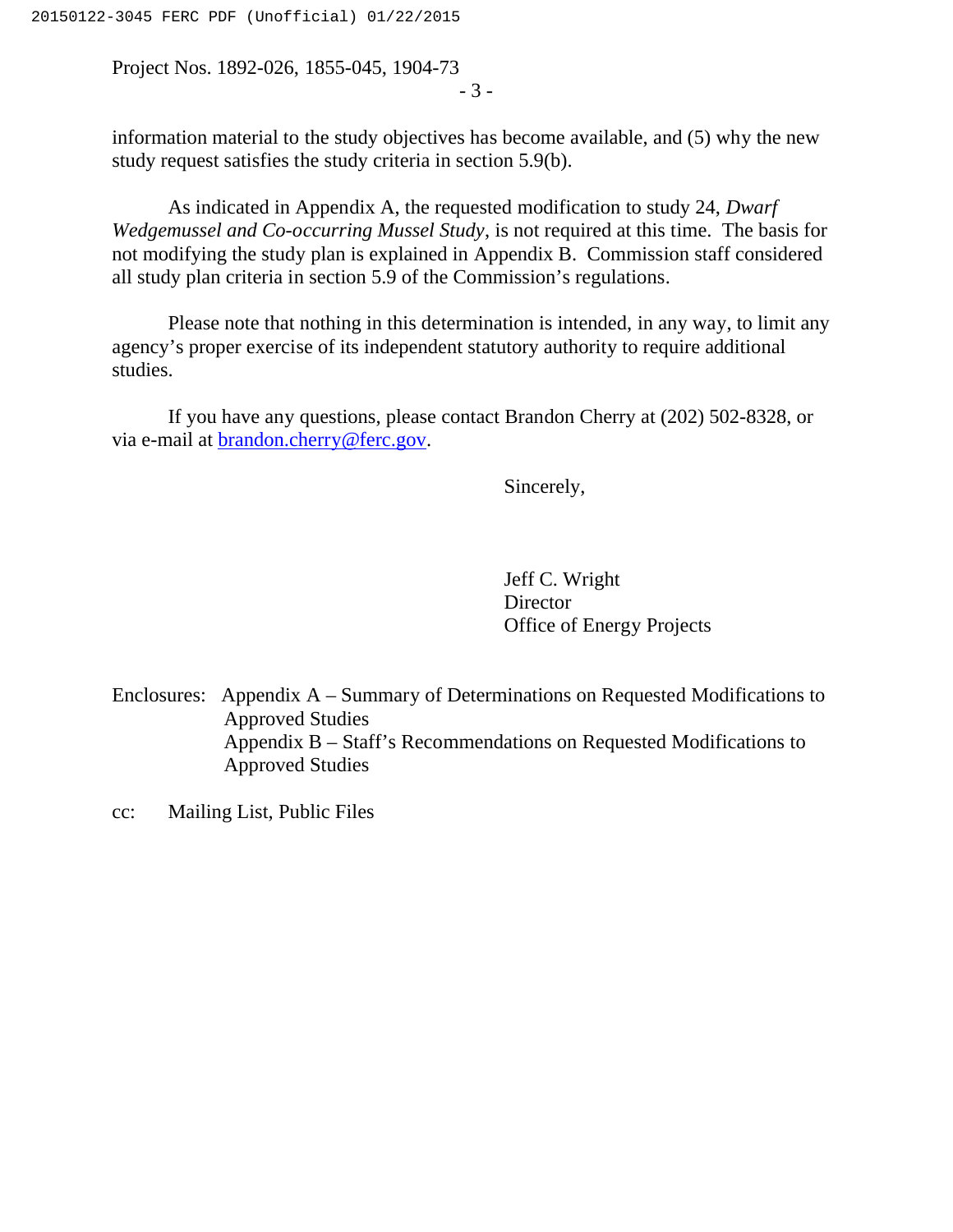Project Nos. 1892-026, 1855-045, 1904-073 Appendix A

# **APPENDIX A**

# **SUMMARY OF DETERMINATIONS ON REQUESTED MODIFICATIONS TO APPROVED STUDIES**

# **Requested Modifications to Approved Studies** (see Appendix B for discussion)

| <b>Study</b>               | <b>Recommending</b><br>Entity | <b>Adopted</b> | <b>Adopted in</b><br>part | <b>Not</b><br><b>Adopted</b> |
|----------------------------|-------------------------------|----------------|---------------------------|------------------------------|
| 24 – Dwarf Wedgemussel and | Interior, Nature              |                |                           |                              |
| Co-occurring Mussel Study  | Conservancy                   |                |                           |                              |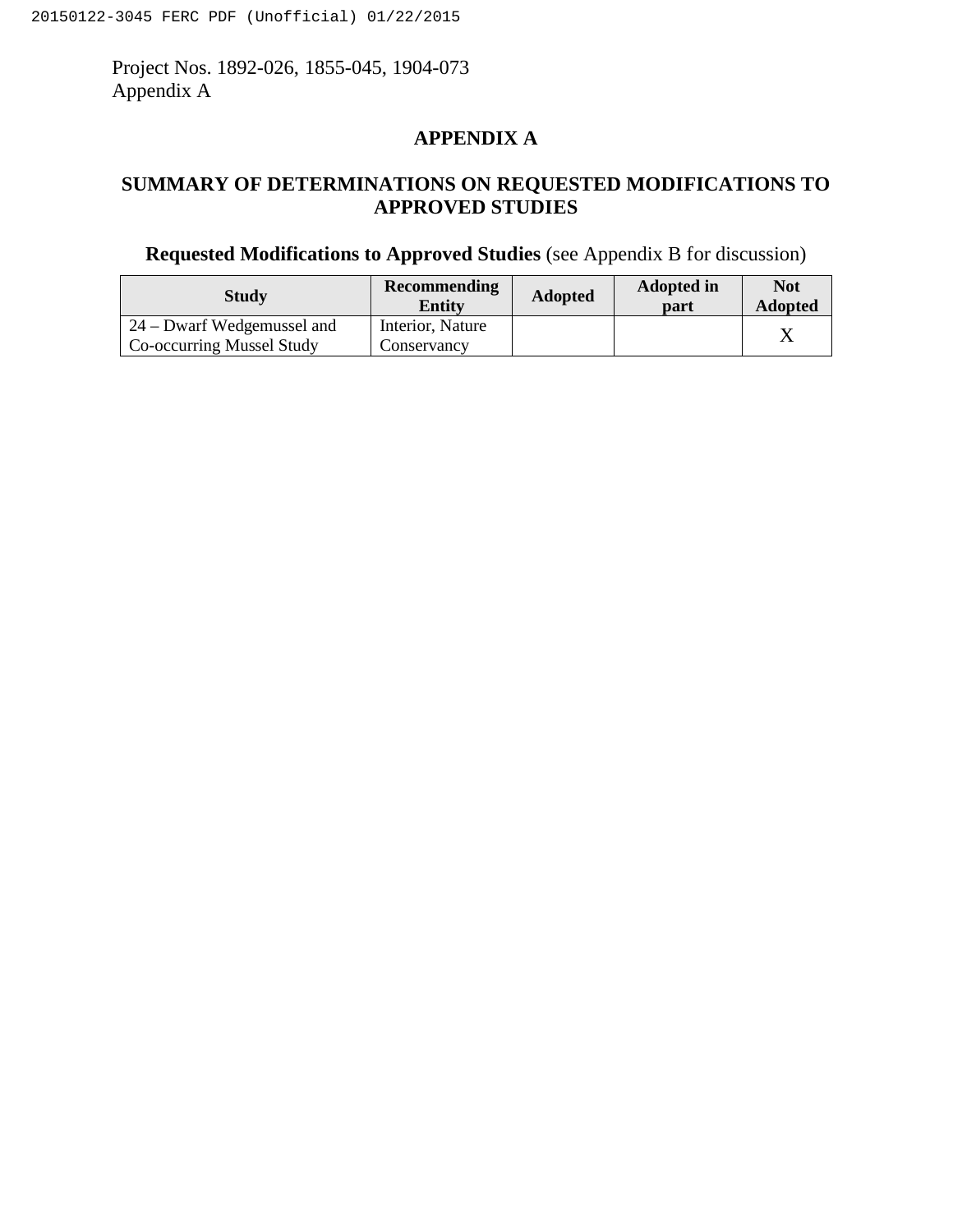Project Nos. 1892-026, 1855-045, 1904-073 Appendix B

### **APPENDIX B**

# **STAFF'S RECOMMENDATIONS ON REQUESTED STUDY MODIFICATIONS TO APPROVED STUDIES**

## **Study 24 - Dwarf Wedgemussel and Co-occurring Mussel Study**

## Background

The goals of this study are to: (1) assess the distribution, population demographics, and habitat use of the federally listed dwarf wedgemussel in the Wilder and Bellows Falls Project areas; and (2) assess the influence of flow regimes on dwarf wedgemussel, co-occurring mussel species, and mussel habitat. The approved study plan requires TransCanada to conduct the study in two phases. Phase 1 requires TransCanada to conduct an initial survey to identify and describe mussel distribution in the projectaffected area. Based on the results of phase 1, phase 2 requires TransCanada to collaborate with an aquatics working group**<sup>2</sup>** to determine where and how to conduct quantitative mussel habitat surveys. Data from the quantitative habitat surveys is to assist in the development of habitat suitability criteria (HSC) for the dwarf wedgemussel. HSC, used in conjunction with hydraulic modeling required by the approved study plan, is to be used to identify suitable habitat for dwarf wedgemussel at different flows.

TransCanada completed phase 1 field surveys in 2013 and distributed the phase 1 report to the aquatics working group. On May 23, 2014, TransCanada distributed a proposed phase 2 study plan to the aquatics working group. After consultation with the aquatics working group, TransCanada completed a revised phase 2 study plan. This plan included the collection of some additional field data and provided greater detail on phase 2 methods and analyses. In August 2014, TransCanada initiated phase 2 field work based upon its revised phase 2 study plan. On September 4, 2014, the U.S. Fish and Wildlife Service (Interior) sent TransCanada a "counter proposal" to the May 23, 2014, proposed phase 2 study plan. This proposal differed from TransCanada's study plan substantially, included additional habitat parameters, and recommended surveys within and outside of the project-affected area to provide data for population trend analyses as well as HSC development. In its Initial Study Report (ISR), TransCanada indicated that Interior's September 4, 2014, proposal is inconsistent with the goals and objectives of the approved study plan; however, TransCanada indicated that there are elements of Interior's proposal

**<sup>2</sup>** The aquatics working group consists of multiple stakeholders, including the U.S. Fish and Wildlife Service, the New Hampshire Fish and Game Department, the Vermont Fish and Wildlife Department, the Vermont Department of Environmental Conservation, the New Hampshire Department of Environmental Services, the Nature Conservancy, the Connecticut River Watershed Council, the Connecticut River Joint Commissioners, American Whitewater, New England FLOW, and others.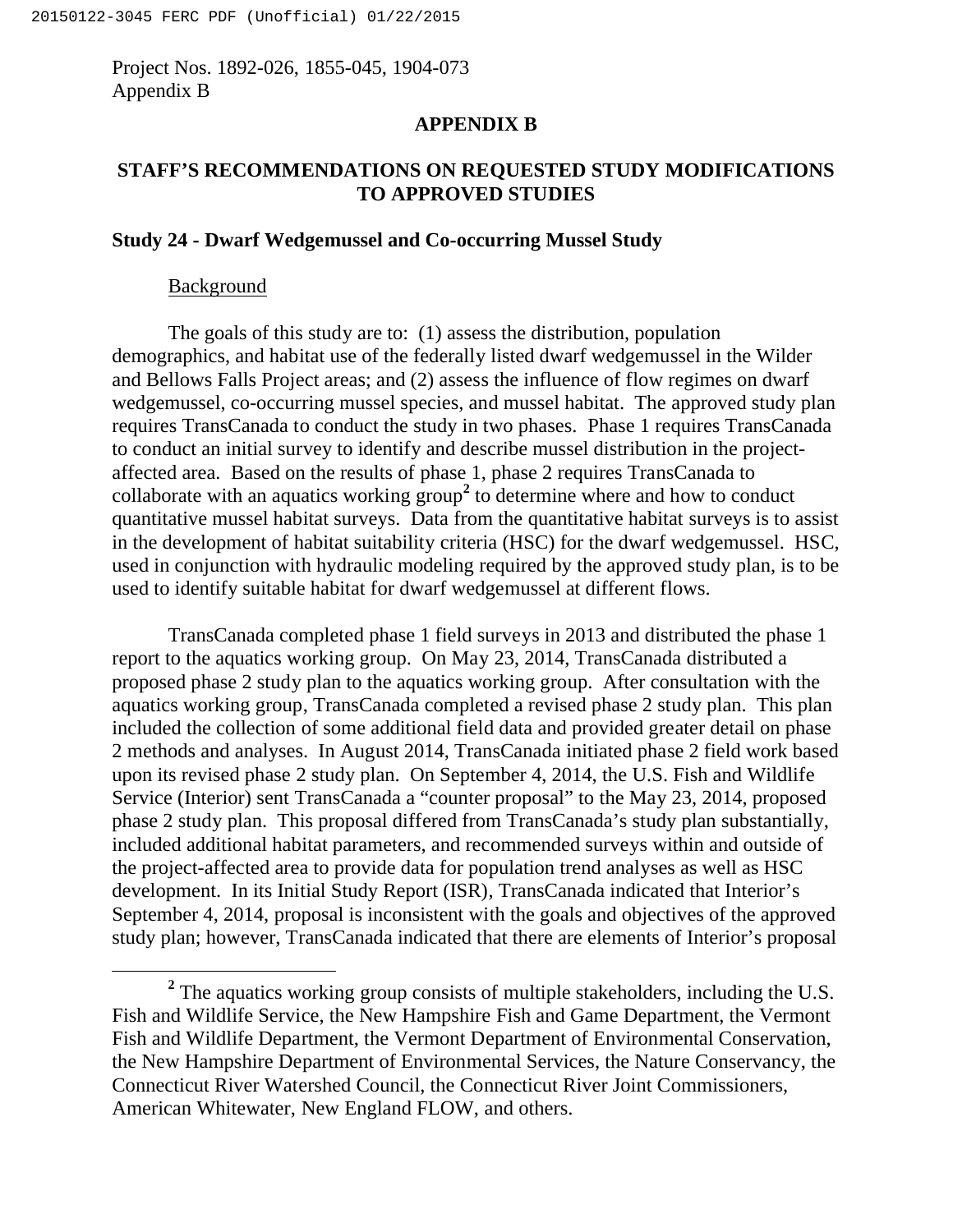Project Nos. 1892-026, 1855-045, 1904-073 Appendix B  $-2$  -

that it can accommodate. At the ISR Meeting on September 29, 2014, TransCanada indicated that the completed phase 2 surveys yielded very few observations of dwarf wedgemussel.

On October 9, 2014, TransCanada held a meeting with stakeholders to discuss Interior's September 4, 2014, proposal.

## Requested Study Modifications

On November 14, 2014, Interior filed a "revised counter proposal" for the phase 2 study plan with its comments on the ISR. In this proposal, Interior expresses concern regarding TransCanada's methods and resulting data, especially the lack of quantitative habitat data for dwarf wedgemussel, and suggests that habitat suitability criteria could not be developed with the existing information. Interior's November 14, 2014, proposal recommends alternative methods such as attempting to collect data across a range of dwarf wedgemussel densities, placing transects perpendicular to the riverbank, increasing the number of transects, and recording additional habitat parameters. The Nature Conservancy expresses similar concerns with TransCanada's phase 2 study methods and supports Interior's November 14, 2014, proposal.

## Comments on Requested Study Modifications

TransCanada states that it is reviewing Interior's November 14, 2014, proposal and will schedule additional consultation once its review is complete.

## Discussion and Staff Recommendation

It appears that the primary goal of the Interior November 14, 2014, proposal is to collect additional habitat data from within the project-affected area to inform the development of habitat suitability criteria for dwarf wedgemussel. Due to the low numbers of dwarf wedgemussel observed during TransCanada's phase 2 surveys, little habitat information specific to dwarf wedgemussel was collected. Therefore, according to TransCanada's phase 2 study plan, HSC development for dwarf wedgemussel would largely depend on other sources of information, including previous reports from the Connecticut River, journal publications, unpublished data, and expert opinion. In addition to developing HSC for dwarf wedgemussel, TransCanada would also develop suitability criteria for mussel species that co-occur with dwarf wedgemussel and evaluate project effects on these species as part of this study. TransCanada intends to use cooccurring mussels as surrogates for dwarf wedgemussel to supplement its analysis of project effects on mussels and mussel habitat.

There are multiple accepted practices for developing HSCs based on quantitative field data, existing data, expert opinion, or some combination of these approaches. Any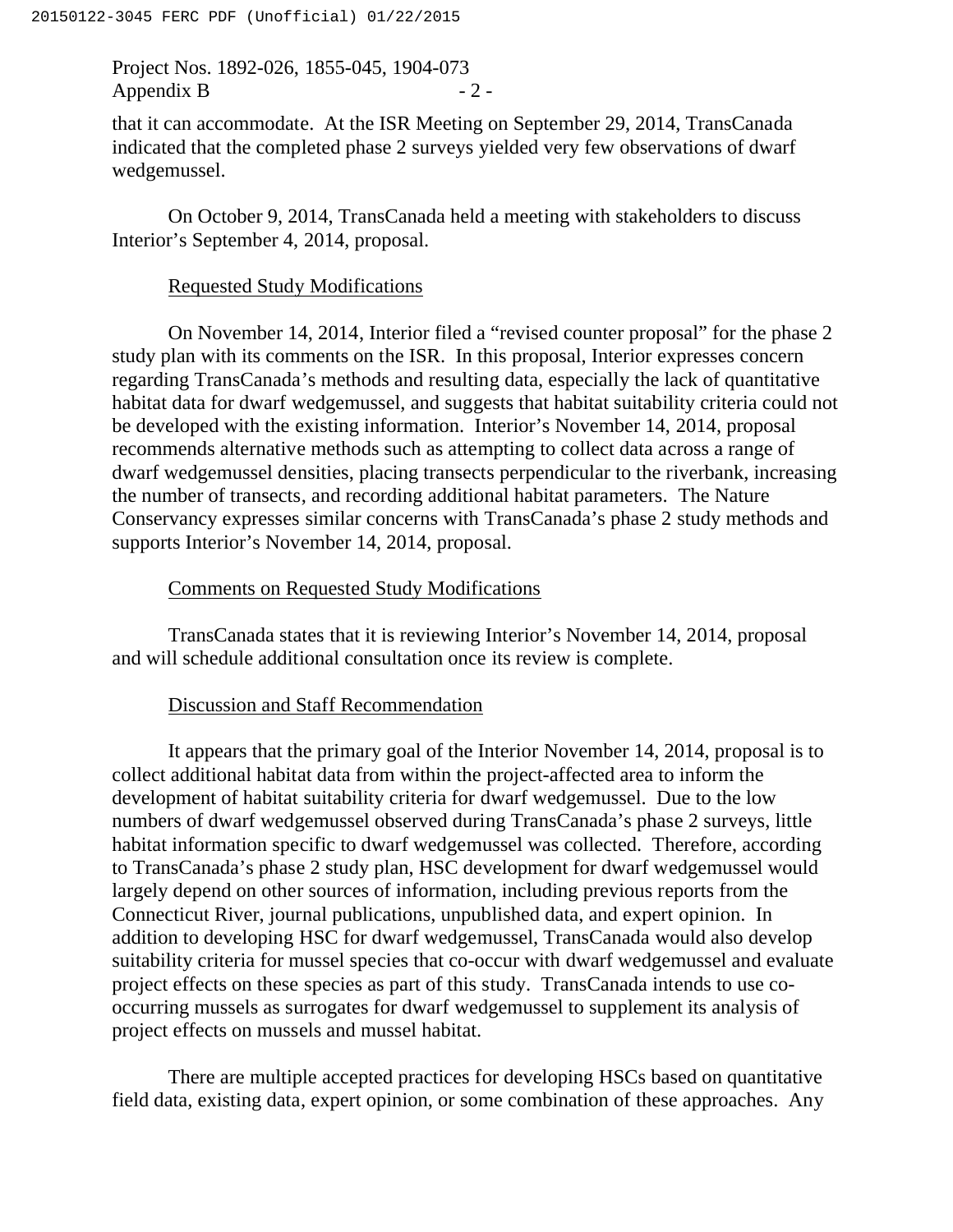Project Nos. 1892-026, 1855-045, 1904-073 Appendix B  $-3$  -

of these approaches may be adequate to meet the goals and objectives of this study (section  $5.9(b)(6)$ ).

Interior and the Nature Conservancy did not specifically request that Commission staff modify TransCanada's phase 2 study plan to include the November 14, 2014, proposal. Additionally, TransCanada has not indicated that its collaboration with the aquatics working group to develop the phase 2 study methodologies is complete. Because collaboration on phase 2 is ongoing and there are multiple accepted practices for developing HSC that could achieve the goals of this study, we are not making a recommendation on specific methodologies at this time. If agreement cannot be reached on the phase 2 study methods, we recommend that TransCanada seek a determination from the Commission and file the comments received, a response to comments, and any updates to the phase 2 study plan at least 30 days prior to commencing any additional field work.